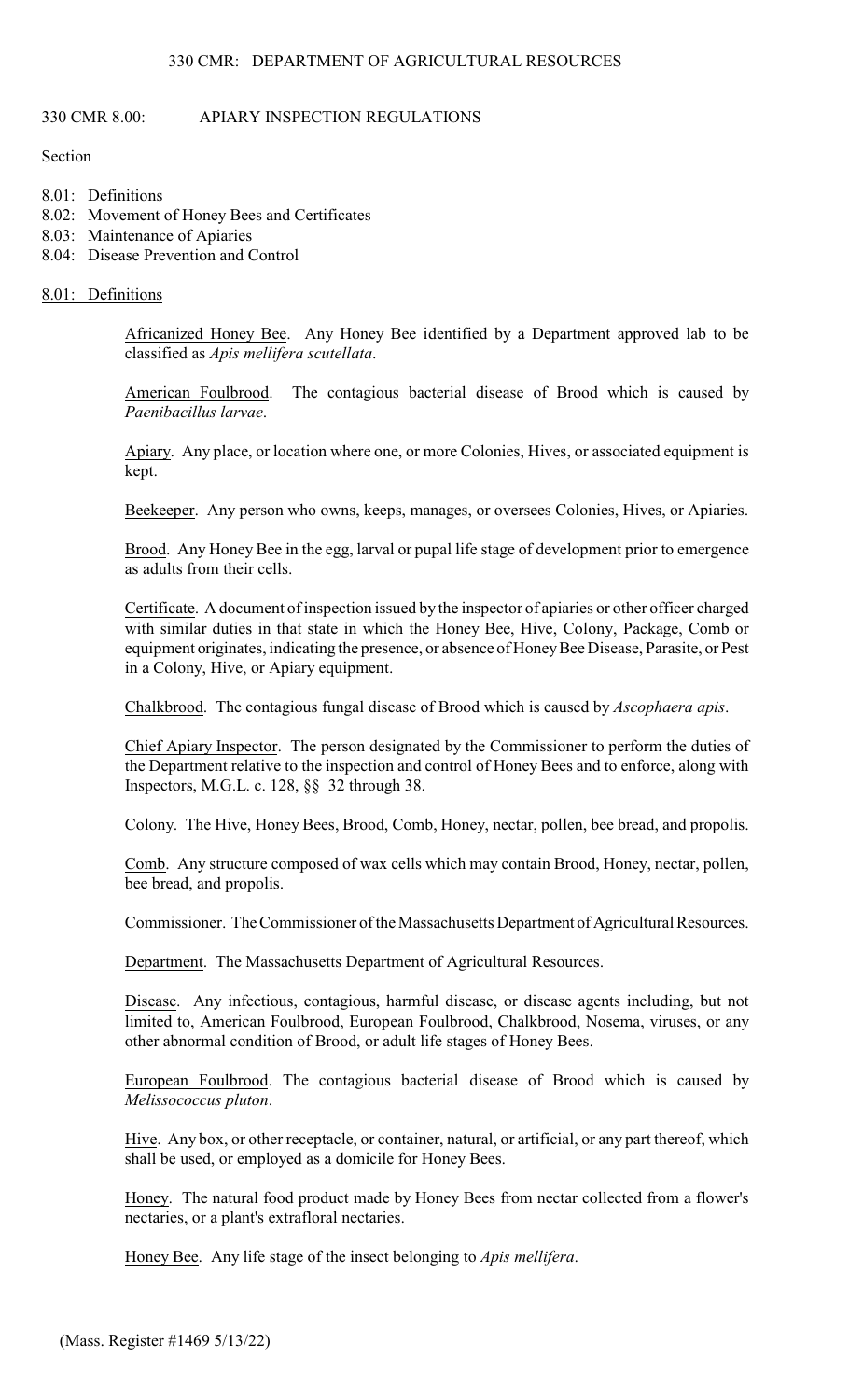# 330 CMR: DEPARTMENT OF AGRICULTURAL RESOURCES

#### 8.01: continued

Inspector. Any person designated by the Chief Apiary Inspector to inspect Honey Bee Hives, Colonies, Apiaries, or any other used equipment, or materials in order to determine conditions of Honey Bee Disease, Parasite, or Pest infestation, and to enforce M.G.L. c. 128, §§ 32 through 38.

Nosema. The contagious fungal disease of Honey Bees which is caused by *Nosema apis*, or *Nosema ceranae*.

Order. An enforceable document issued by the Department with instructions on certain corrective actions, or to refrain from an activity.

Package. Any Combless and Broodless shipping container of Honey Bees with or without a queen.

Parasite. Any parasitic mites, or insects including, but not limited to, the Tracheal Mite (*Acarapis woodi*), Varroa Mites (*Varroa destructor*, *Varroa jacobsoni*), Tropilaelaps Mites (*Tropilaelaps clareae*, *Tropilaelaps mercedesae*), or any other external, or internal parasite of Honey Bees.

Person. An individual, association, partnership, corporation, company, business organization, trust, estate, the Commonwealth, or its political subdivisions, administrative agencies, public, or quasi-public corporation of body, or any other legal entity, or its legal representative, agent, or assign, or a group of persons.

Pest. Any pest mites, or insects including, but not limited to, the Small Hive Beetle *(Aethina tumida*), wax moths (*Galleria mellonella, Achroia grisella*), Asian Giant Hornet (*Vespa mandarinia*), or any other pest of Honey Bees.

Robbing. The removal of Honey, nectar, pollen, or bee bread from a Colony, or Hive by Honey Bees not belonging to that Colony, or Hive.

Super. Any box, or other receptacle, or container, natural, or artificial, or any part thereof, which shall be used, or employed for honey production.

Supplier. Any Person selling a Honey Bee Package, Colony, Hive, or used beekeeping equipment, or Comb in the Commonwealth.

#### 8.02: Movement of Honey Bees and Certificates

(1) Any Beekeeper or Supplier intending to transport any Colony, Hive, Package, Comb, or used beekeeping equipment occupied or used by Honey Bees into the Commonwealth shall notify the Chief Apiary Inspector, either in writing, or by telephone message to the number designated by the Department, no less than two business days prior to bringing such materials into the Commonwealth and shall provide destination information of materials within the Commonwealth. The destination shall include, but shall not be limited to, the location of sale, or area where Honey Bees are held prior to final destination.

(2) Any Beekeeper or Supplier transporting any Colony, Hive, Package, Comb, or used beekeeping equipment occupied or used by Honey Bees into the Commonwealth for purposes of commercial sale must keep records regarding the sale of such items. Records must include at a minimum:

- (a) Date of sale;
- (b) Items sold;
- (c) Number of items sold;
- (d) Name and address of Person that items were sold to; and
- (e) Name and address of Person that sold items.

(3) Records must be kept for at least three years and be made available to the Department upon reasonable request. Records may be kept in either electronic or hard copy.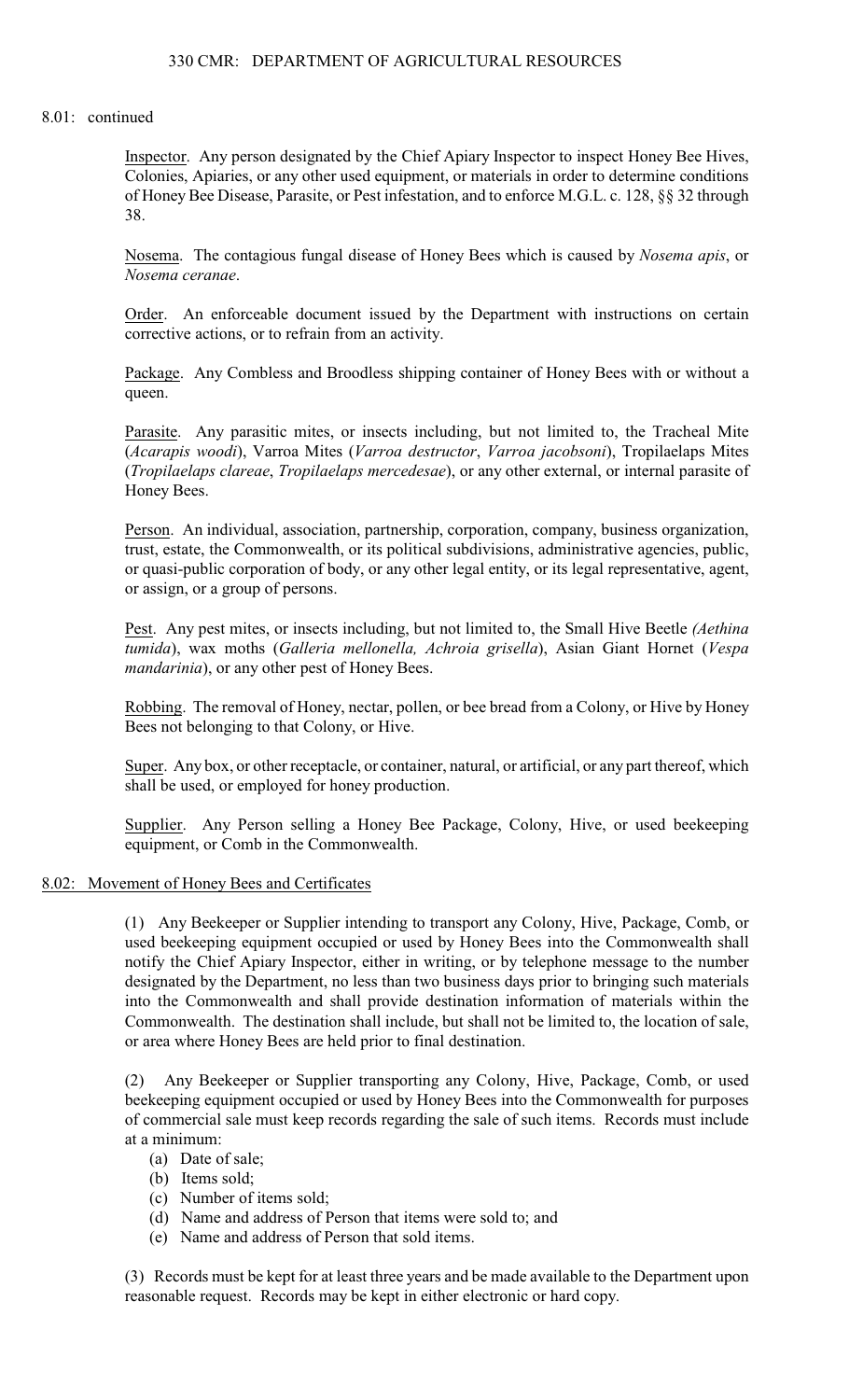#### 8.02: continued

(4) Any Colony, Hive, Package, Comb, or used beekeeping equipment occupied or used by Honey Bees transported into the Commonwealth must be accompanied by a Certificate. The Certificate must state that a health inspection has been performed within 60 days prior to transport when the Honey Bees are actively rearing Brood or of Comb in used beekeeping equipment not currently occupied or used by Honey Bees. A copy of the Certificate must be provided to the Department. Unless otherwise determined by the Department, the Certificate must list at a minimum that the Colony, Hive, Package, Comb or used beekeeping equipment is free from the following health issue listed at the time of such inspection: American Foulbrood.

(5) AnyHive component with the exception of Supers and new equipment moved into or within the Commonwealth shall be covered with wire mesh, screen, or netting to prevent loss of Honey Bees during transit, between sunrise and sunset and when temperatures are greater than 45°F.

(6) All Hives and Supers moved into or kept within the Commonwealth by a Beekeeper shall be clearly marked with the name of the Beekeeper or Apiary, either inside, or outside, to be easily found by the Department.

## 8.03: Maintenance of Apiaries

(1) A Beekeeper shall maintain all Apiaries in such a manner as to not spread Disease, Parasites, or Pests through Robbing in any form, or at any season.

(2) With the exception of new equipment and equipment currently occupied by Honey Bees, no Hive component or used equipment shall be exposed out of doors or in open buildings where it may be subject to Robbing.

## 8.04: Disease Prevention and Control

(1) Any Beekeeper who becomes aware ofthe existence of Disease, or Africanized Honey Bees through generally accepted beekeeping practices among any Honey Bees shall notify the Chief Apiary Inspector, in writing, or by telephone message to the number designated by the Department, within 48 hours.

(2) Department may enter, at all reasonable times, upon the premises of any Apiary to make inspections of Colony, Hive, Package, Comb, or equipment used by or containing Honey Bees found on the premises to determine the presence of Disease, Parasites, Pests, or Africanized Honey Bees pursuant to M.G.L. c. 128, § 36.

(3) Upon discovery of any issues that pose a risk to Honey Bee health, the Chief Apiary Inspector or Inspector shall give written instructions on how to rectify the situation, which may include, but not be limited to, a quarantine, treatment or decommission of said material or Apiary, or any other Colony, Hive, Package, Comb, or equipment until further notice to the Beekeeper as to the course of action to be taken to remedy the condition. Issues that pose a risk to Honey Bee health shall include, but may not be limited, to the following:

(a) Previously used Colonies, Hives, or equipment not currently occupied or used by Honey Bees;

- (b) Unsanitary conditions;
- (c) Contaminated Colonies, Hives, or equipment with Disease, Parasites, Pests;
- (d) Any Comb cross-built, or fastened to any Hive that make proper inspection impossible; and
- (e) Africanized Honey Bees.